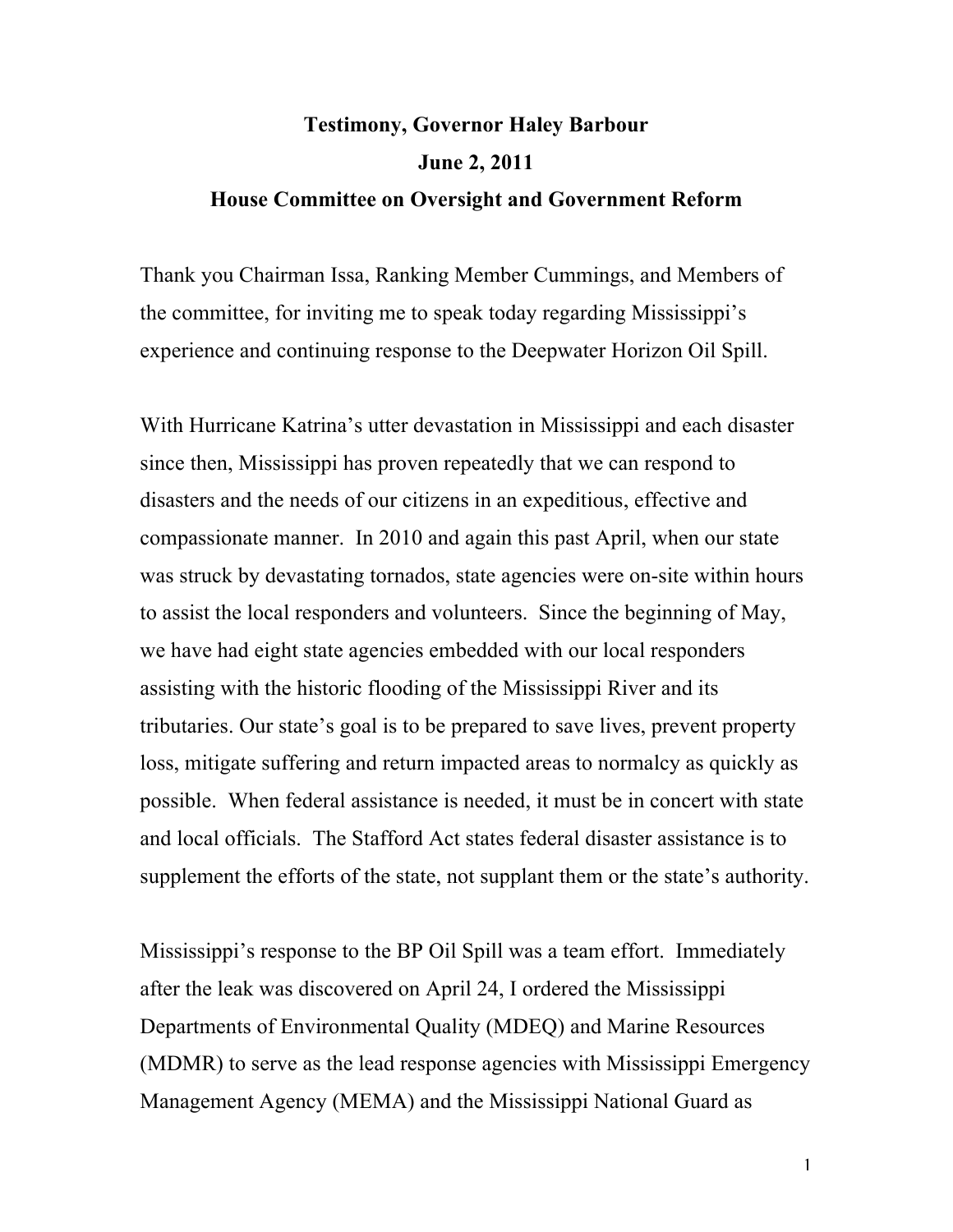support and resource agencies. Local governments were included in planning and response. We joined a Unified Command with the federal government and BP.

The state immediately developed a layered defense plan, which was to (1) try to contain or pick up as much oil as far from Mississippi's coastline as possible; (2) if oil did approach, to skim it before it reached our barrier islands; (3) should oil reach our barrier islands, to try to contain it there by defending the relatively narrow gaps between the islands and letting the islands collect product on the sand beaches (nearly 180 miles of boom were deployed in Mississippi waters) (4) should oil make it through the passes, to try to skim it, steer it, or contain it in the Mississippi Sound; (5) should oil reach our mainland, to try to contain it with boom, steer it to our sand beaches, or skim it to prevent it from reaching our sensitive and critical marshes and wetlands, which serve as nursery areas for our marine species (shrimp, crabs, finfish, and plant species); and (6) to try to defend the critical marshes and wetlands and, if oil intrudes into them, to clean it up and remove it as soon as possible. Similarly, our plan was to clean up whatever oil product reached our beaches as soon as possible, hopefully the same day it was discovered.

Unified Command, led by the U.S. Coast Guard and BP and involving the National Oceanic and Atmospheric Association (NOAA) and the Environmental Protection Agency (EPA), set up the Florida, Alabama and Mississippi Command Center in Mobile, AL, and personnel from MDEQ, MDMR, and MEMA participated in that Command Center. Unified Command was responsible for securing boom and skimming vessels and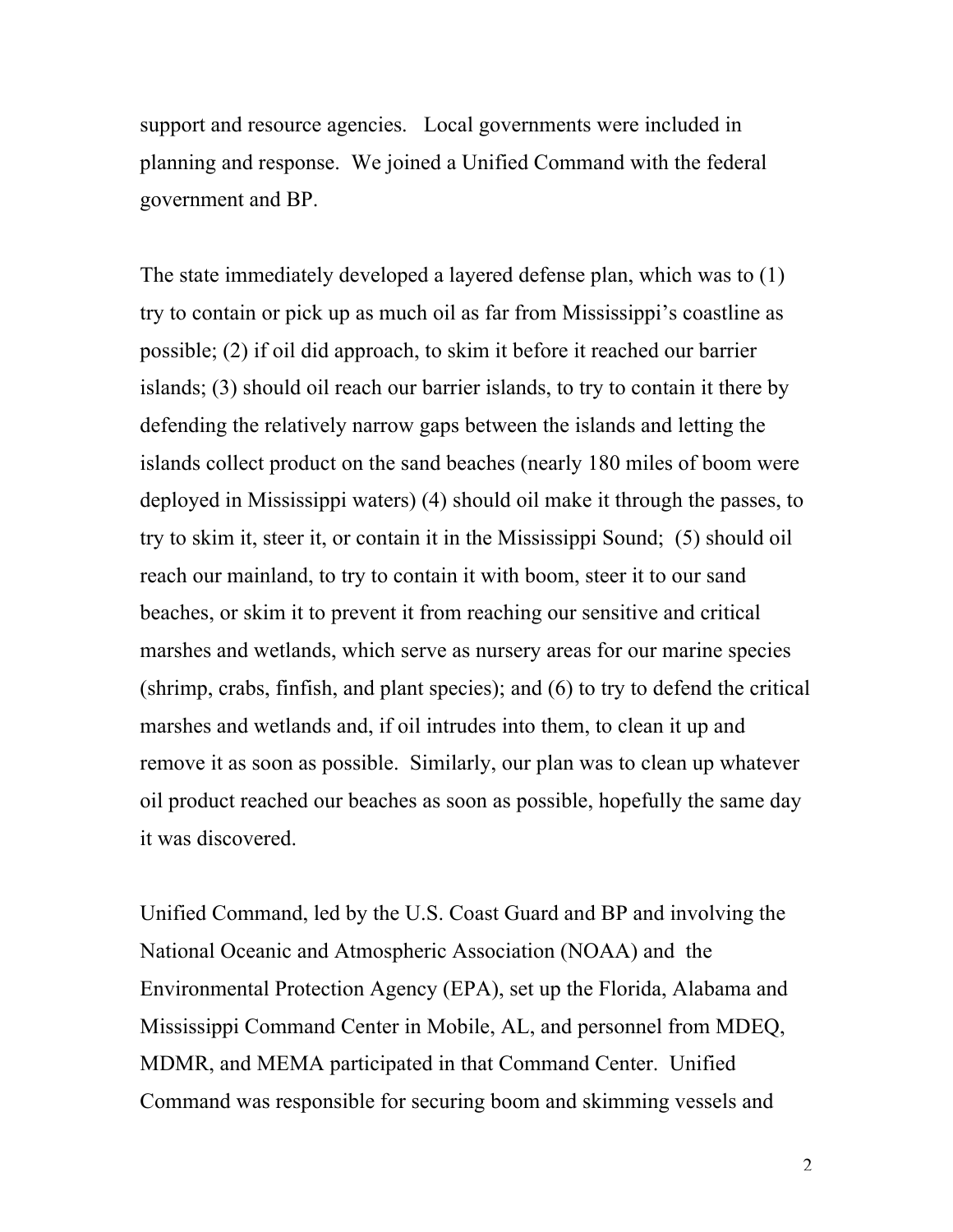allocating these assets across the region. Unified Command reviewed Mississippi's plan and concurred that Mississippi, with its barrier island configuration, is uniquely set up to effectively defend itself against intruding oil if adequate defense assets are in place. In this case, oil skimming assets are the primary means of defense. Mississippi was assured that should oil approach Mississippi waters, adequate skimming assets would be made available.

When Mississippi was first impacted by oil in early June on Petit Bois Island, it was obvious the Unified Command surveillance and defense capabilities fell far short of meeting the Mississippi protection plan objectives. We found several major flaws with the multi-state response attempt out of Mobile – communications in the Gulf among vessels and between vessels and aerial assets was poor; the time it took to approve Mississippi National Guard mission requests for oil surveillance was as long as two weeks; and skimming assets for the area off the Mississippi Coast were woefully inadequate. One example of note: the Mississippi Air National Guard has a reconnaissance airplane capable of taking still photos and full-motion video. This plane became one of the most useful assets in the detection and subsequent skimming of oil. Rear Admiral Zukunft, the FOSC in New Orleans, called the aircraft "a game changer" and "worth its weight in gold" during his daily operations briefing on July 17. Yet, it took almost three weeks from the time we requested funding approval of the aircraft to the actual approval date of May 24.

Mississippi brought the command situation to a head in June after a series of events made it necessary. Our team and BP had been recruiting "Vessels of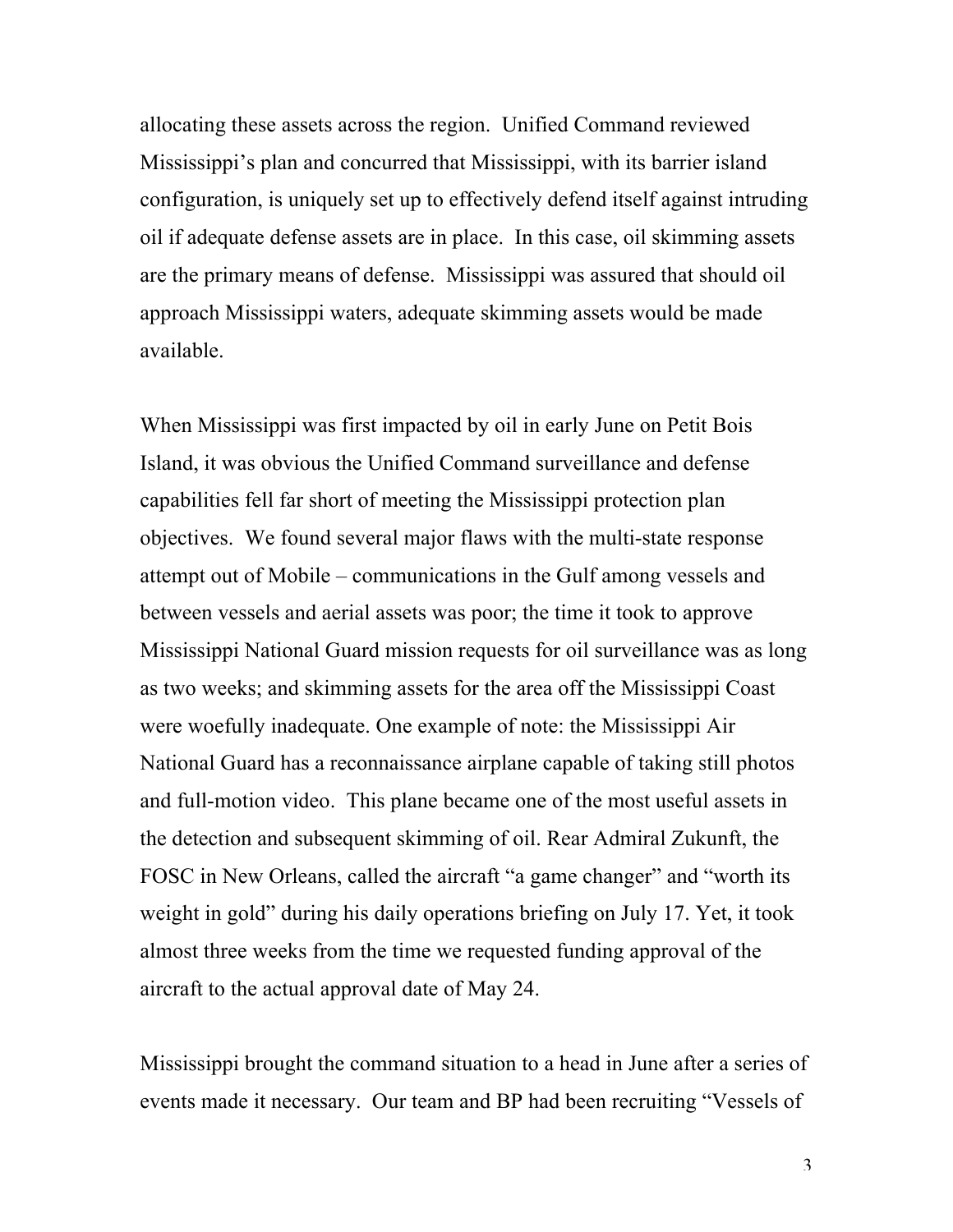Opportunity", known as VOOs, to locate oil in Mississippi waters, beginning out beyond the barrier islands. By this time, we had hundreds of VOOs on patrol every day so we could execute our layered defense plan.

In early June, twice over a several day period, depleted oil product in significant amounts reached one or both of the eastern barrier islands, without having been reported, much less contested.

From these two instances we learned the Coast Guard had no way of communicating with the VOOs, as there was no command and control communications system for them.

At that point the Coast Guard acceded to our demand that a command center be set up in Biloxi, Miss., still reporting to Mobile, but with authority to act in Mississippi waters.

Working with the Coast Guard and the National Guard we set up a communications system for and with the VOOs, which were organized into manageable units or squads of several vessels, each with a Coast Guard or National Guard leader on the squad's lead vessel. Every VOO was given a radio and was, therefore, under the command and control of Unified Command.

Multiple flying missions of National Guard fixed wing aircraft and helicopters were integrated into surface patrolling, and the state's interoperable communications system allowed the aircraft to talk to not only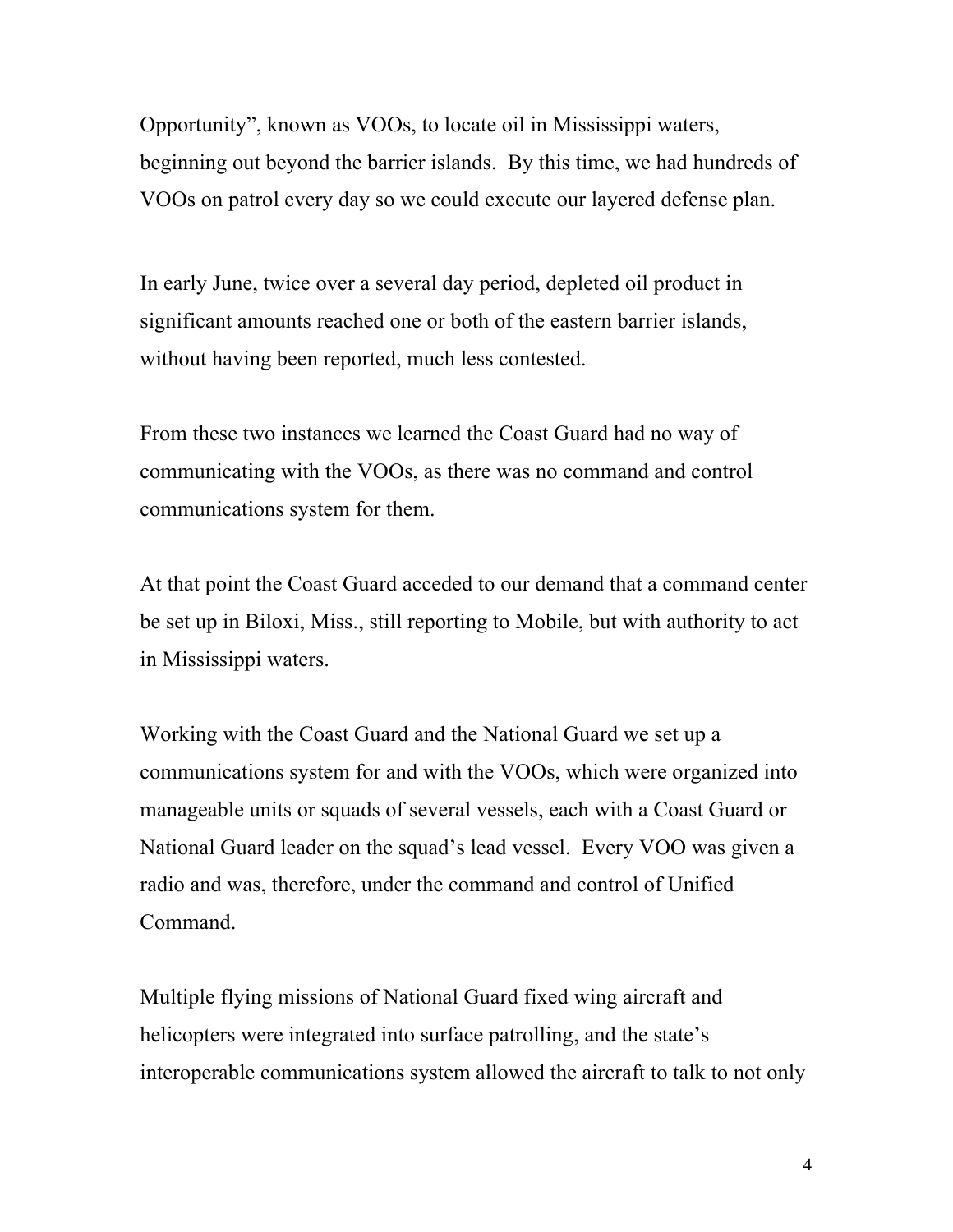the Mobile and Biloxi command centers but also to the VOO squads in the water. This provided a quantum leap in the effectiveness of our picket lines and allowed quicker movement of skimmers to oil in the water, wherever it was found. This system worked well, particularly after we acquired enough skimming vessels to remove the oil product, especially in the passes and the Sound.

As oil entered Mississippi waters, Mississippi requested skimmers but few were found. We moved to secure our own skimming vessels, which we did.

The State of Mississippi, through funds made available by BP, purchased skimming vessels from two Mississippi ship yards. Only one yard fully delivered, but we were able to control the vessels and use them to skim oil material threatening our state.

Oil that reached Mississippi had traveled about 100 miles in warm water and was degraded to the point of being an emulsion of water and chemically and biologically degraded oil, as most of light cuts of the crude oil, the dangerous parts were gone, either evaporated or broken down by the microbes present in the spill area because of natural seeps of oil in the Gulf. These microorganisms had the ability to metabolize the oil as an energy source. It should be noted the Gulf of Mexico has large amounts of crude oil seep into it through the floor every year. The amount of seepage is estimated at 250,000 to more than 1 million barrels a year.

Oil that actually reached Mississippi's barrier islands and mainland beaches was degraded to the point of "tar balls" or "tar patties," more like asphalt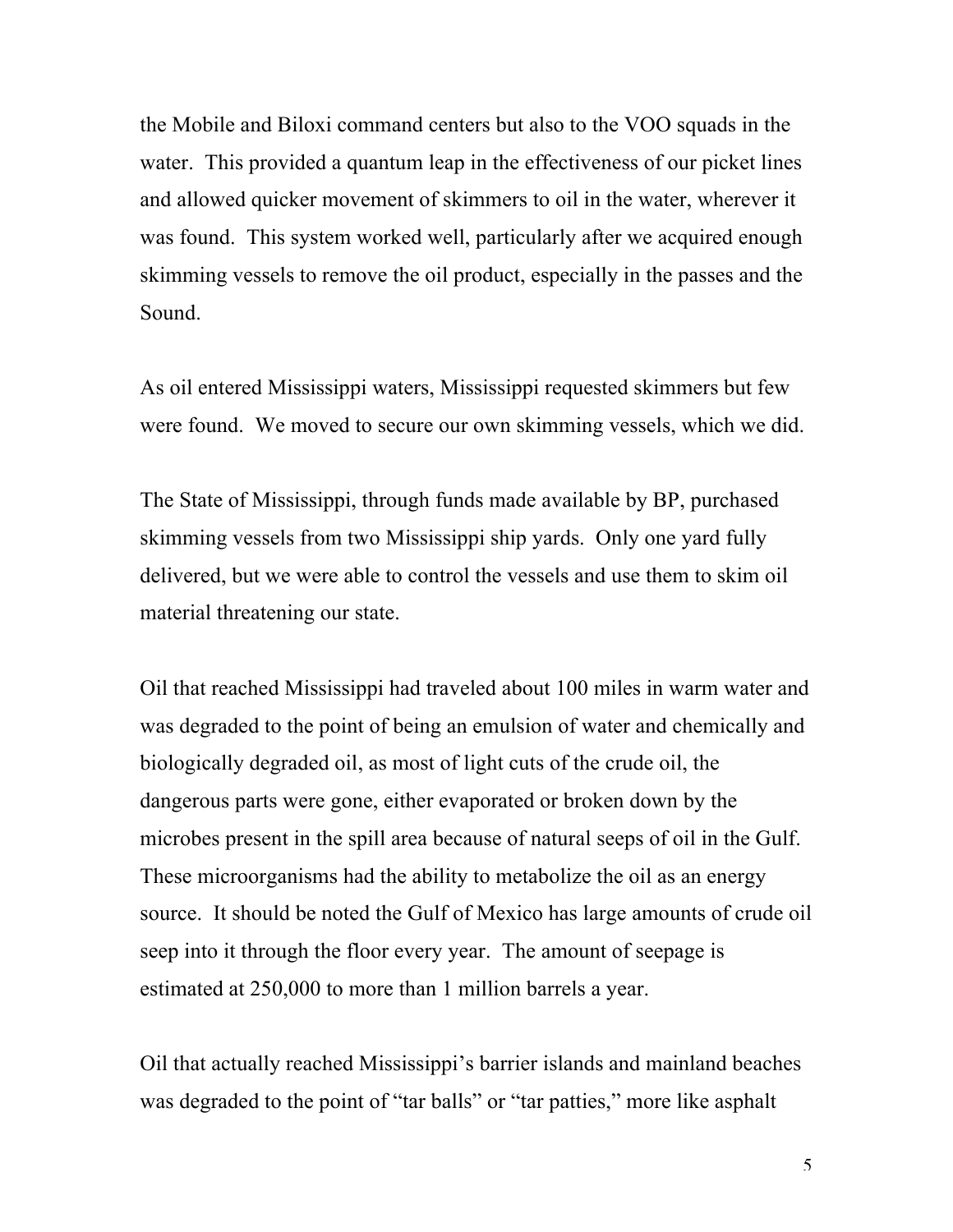than crude oil. These materials were of little real danger to people or marine plants and animals. Relatively little of this material reached Mississippi beaches, and BP contractors cleaned it from Mississippi mainland beaches quickly.

Let me state here that our situation was very different from that of Louisiana. Louisiana was much nearer the well site, so wet, brown oil came ashore in their state. We had mousse and tar balls and patties, which are much easier to deal with and generally non-toxic. While some oil product reached Mississippi's shoreline, in every case but one, the product was cleaned up and removed from the beaches the same day. In only one instance was a beach closed, and that was for only two days because oil product got across the road through a culvert.

The Stafford Disaster Relief and Emergency Assistance Act defines a major disaster as, "any natural catastrophe (including any hurricane, tornado, storm, high water, wind-driven water, tidal wave, tsunami, earthquake, volcanic eruption, landslide, mudslide, snowstorm or drought), or, regardless of cause, any fire, flood or explosion, in any part of the United States, which in the determination of the President causes damage of sufficient severity and magnitude to warrant major disaster assistance under this Act to supplement the efforts and available resources of States, local governments, and disaster relief organizations in alleviating the damage, loss, hardship, or suffering caused thereby." A key part of this definition is that the Act mandates that all federal response activities are to supplement the efforts of the state and not to usurp the actions of the state. The sovereignty of the state is at all times respected as is the authority of the Governor. For any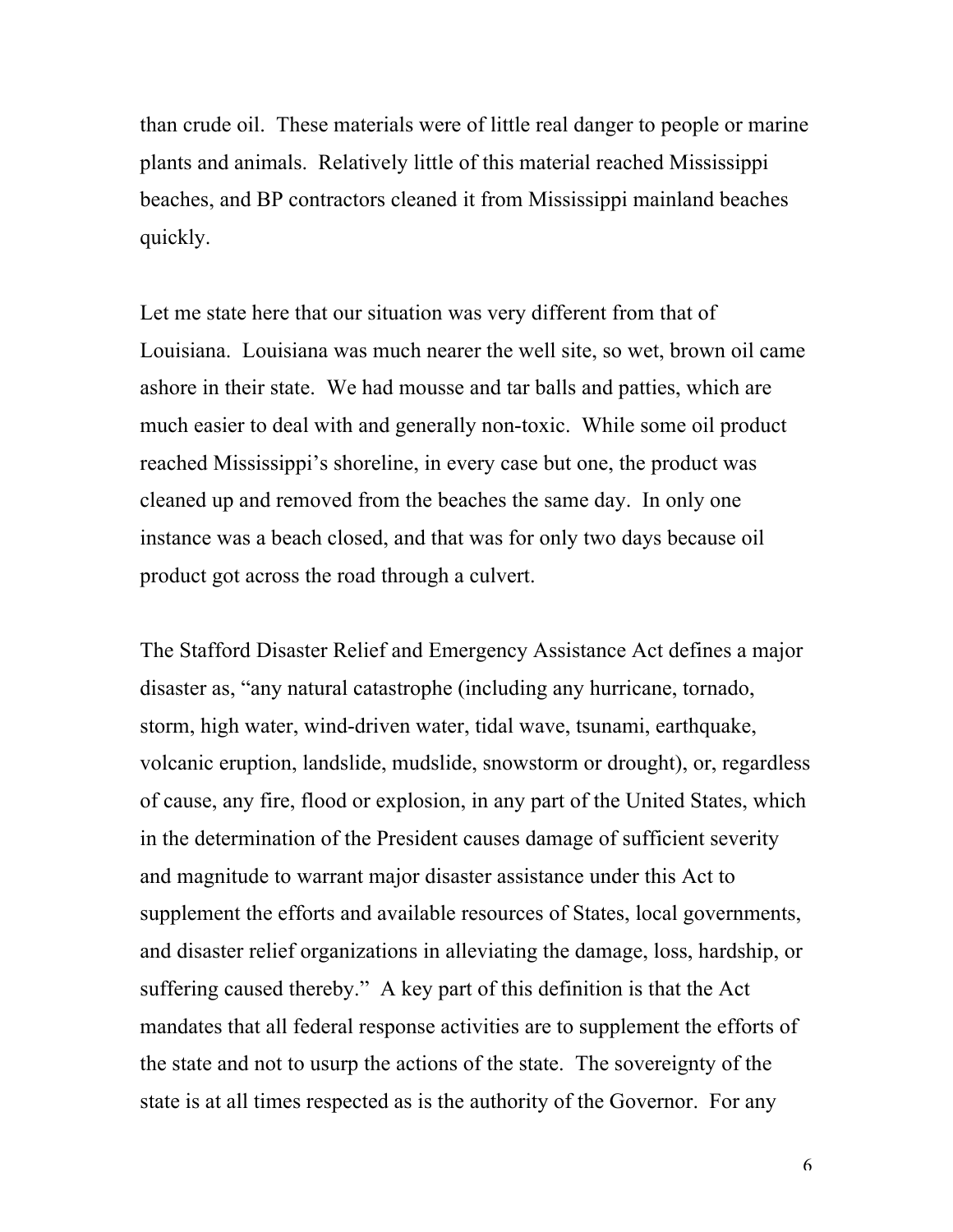major disaster, the tenets of the Stafford Act, as well as those of the National Response Framework, should be adhered to. The language of the Oil Pollution Act of 1990 and the National Contingency Plan for oil spills should be revised to be consistent with the National Response Framework.

The Oil Pollution Act of 1990 was written after the Exxon Valdez incident and probably would have worked well in any similar incident as seen in Prince William Sound, which involved one state. However, for an incident involving multiple states in two different FEMA regions, the OPA does not support disaster response operations adequately. All disasters are local. OPA should be reviewed accordingly.

BP hired numerous contractors to do clean up. They generally hired local (in-state) contractors, who did a good job. State and local officials worked with the contractors, and BP generally had their contractors do what state and local government officials requested.

All of the scientific data and information to date provides very compelling evidence that seafood from the Gulf is the same high quality it has always been. MDMR and MDEQ have collected and analyzed some 1,000 samples of fish tissue, shrimp and oysters from state waters and not a single sample has been found to contain any level of crude oil components anywhere near United States Food and Drug Administration (FDA) or EPA levels of concern. We are told the same results have been obtained in the thousands of samples collected by the federal agencies.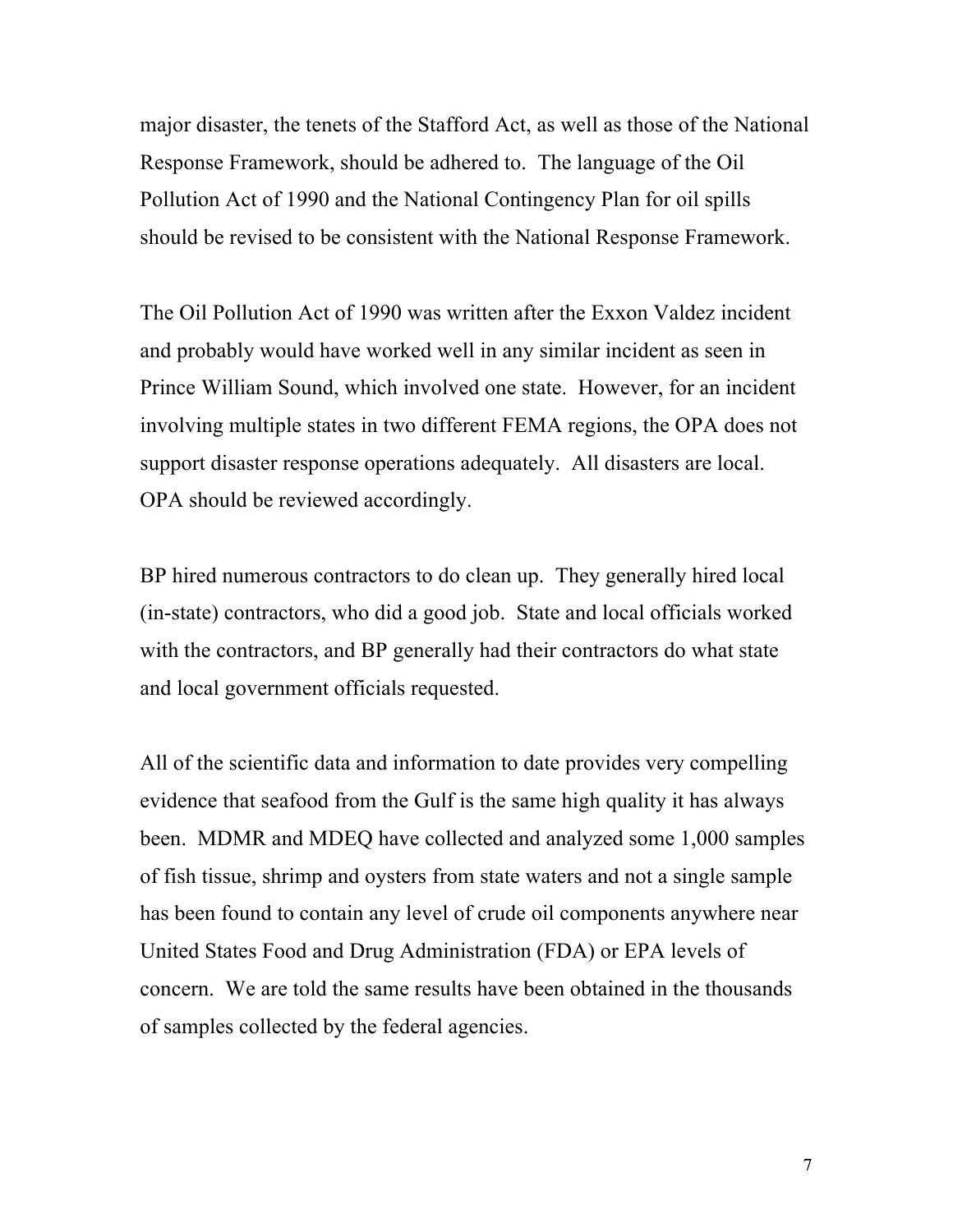While we and many others will continue to monitor and analyze events and readings from the Gulf to learn if some currently unrecognized or future development changes the situation, it appears the Gulf has essentially digested the oil and other chemicals thus far. Further, in our state, on-shore impacts were quickly remediated, and there is no apparent residual environmental damage. Our barrier islands, managed by the National Park Service, have some oil remnants on the beaches of the islands because the Park Service chose to use different clean-up techniques than we did on shore.

The BP Oil Spill was an economic catastrophe for Mississippi. Its negative economic impacts were greatest in tourism (including hotels, restaurants, recreational fishing, water sports, etc), commercial fishing and processing, and oil field employment and services. Some of these damages were mitigated by BP clean-up efforts, the VOO program and maintenance on rigs kept from drilling in the Gulf. Additionally, real estate values and activity were greatly reduced as a result of the spill and the media coverage of it. Mississippi's summer season, the largest for tourism on the Gulf Coast, begins in early-to-mid-May and continues through Labor Day. The April 20 oil spill came at the worst possible time for tourism.

The damage to tourism came from the news coverage of the event, especially on 24-hour cable news television. Every hour of every day for weeks, television viewers were shown video of oily marshlands, oil-covered pelicans and other birds and wildlife, etc., and the viewers deduced that the beaches and waters of the entire Gulf Coast were coated in oil. They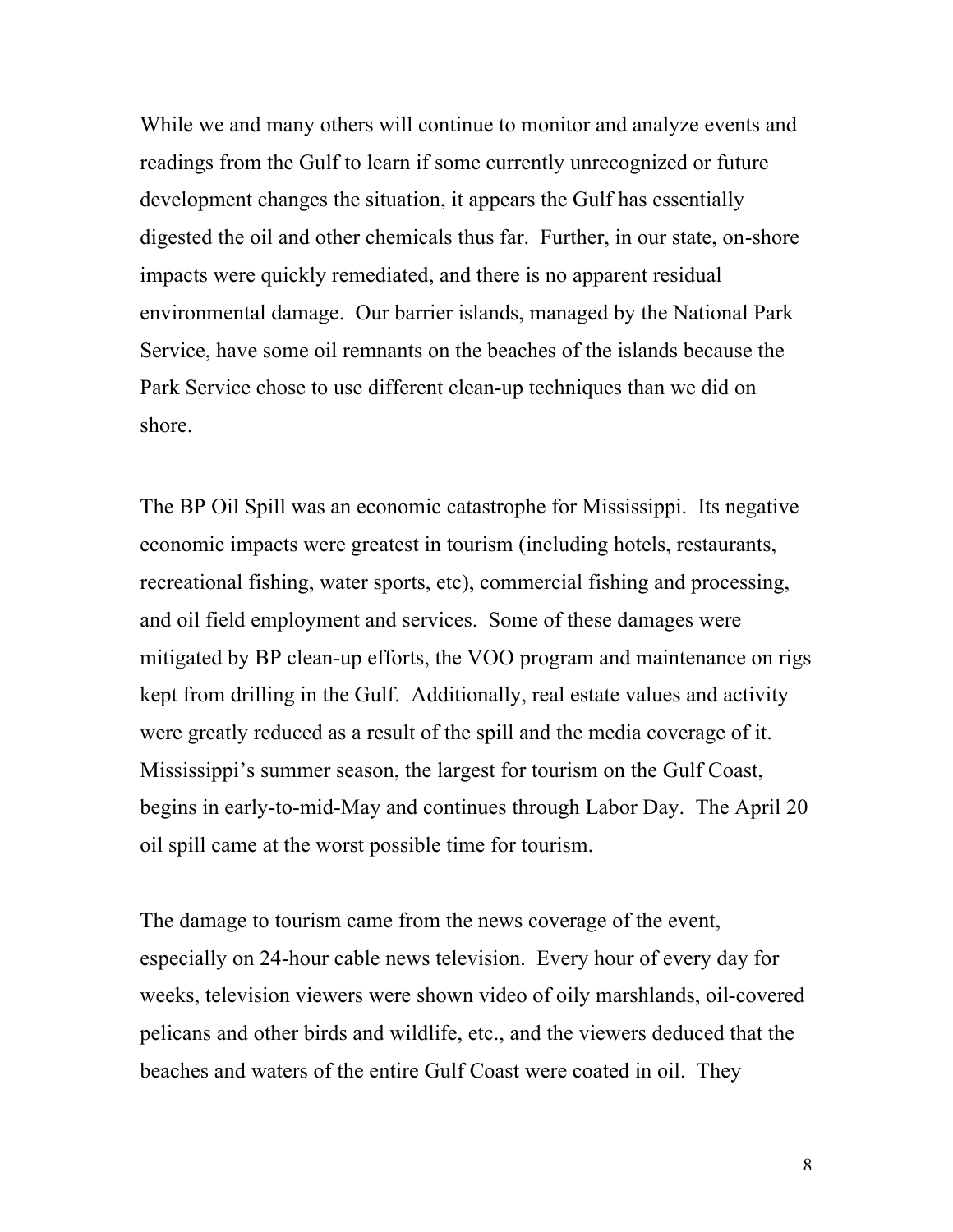inferred it would be unsafe and/or unpleasant to visit the Gulf Coast areas of Mississippi, as well as Alabama, Florida and Texas. It was so bad President Obama agreed to visit the beaches to show they were clean and the water clear. We appreciate his trying, but one news story can't compete with weeks of hourly depictions.

The other major economic impact resulted from the moratorium on drilling. It not only cost jobs in all the Gulf States, it hurt the economy nationally by reducing domestic oil production. We consider the shut-down of Gulf drilling a serious mistake for the country as well as our states.

Our country's energy security is at stake here. The Gulf of Mexico provides approximately 30 percent of U.S.-produced crude, with deep-water wells responsible of 80 percent of total Gulf production. In the 13 months following the spill, deep water permits are down 66 percent. This will have a lasting impact on an already out of balance oil trade deficit, great jobs are lost.

Mississippi did not look at the BP disaster as a windfall. Our goal has been to get the help the people of Mississippi needed and deserved to get their lives back in order. That included making sure that claims submitted from Mississippi were fair and accurate and were treated fairly by BP or the GCCF.

The Mississippi Department of Employment Security realized that not all citizens impacted by the oil spill were eligible for Unemployment Insurance (UI) benefits. Many small businesses including commercial fishermen are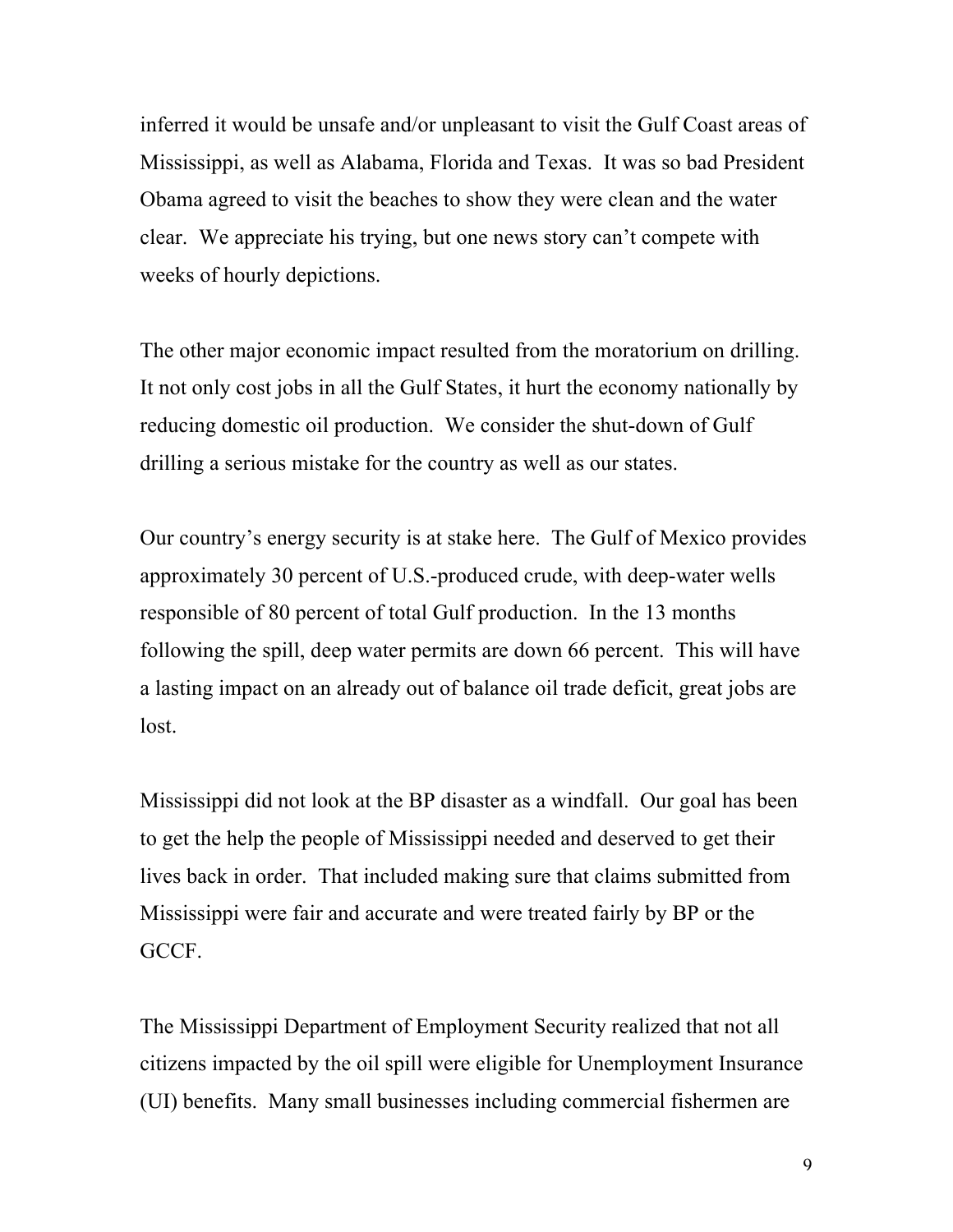self-employed and do not pay into the UI system. People who depend solely on summer employment may not have had enough wages to qualify for benefits, and they were affected when tourists stayed away from the Mississippi Gulf Coast. The goal of Mississippi was to ensure everyone who qualified, received UI benefits related to the oil spill and that the others filed claims with BP.

There actually was a spike in employment in Biloxi/Gulfport and Pascagoula for a couple of months after the spill, largely due to local workers being hired to do the clean-up efforts. Then a spike in the number of jobs lost followed for a couple of months after that. During the clean-up period, MDES referred 6,426 individuals for BP clean-up jobs through our online job portal, 1,370 of whom were placed in these temporary jobs. MDES worked closely with BP and its contractors to make sure that as many Mississippi residents as possible were selected for these jobs

The Tourism industry is vital in the economic well-being of the state:

## **Fiscal Year 2010 numbers**

- o Visitor Expenditures are **\$5.5 Billion**
- o Travel and Tourism employment is more than **78,000**
- o More than **\$415 million** are collected in Travel and Tourism state tax revenues/fees, which equates to Travel and Tourism contributing \$353 million to state's general fund.
- o Mississippi's Gulf Coast tourism accounts for nearly one-third of those numbers.
- o I share those numbers to reiterate the importance of the industry and how critical it is to sustain travel and tourism during natural and manmade disasters and crisis.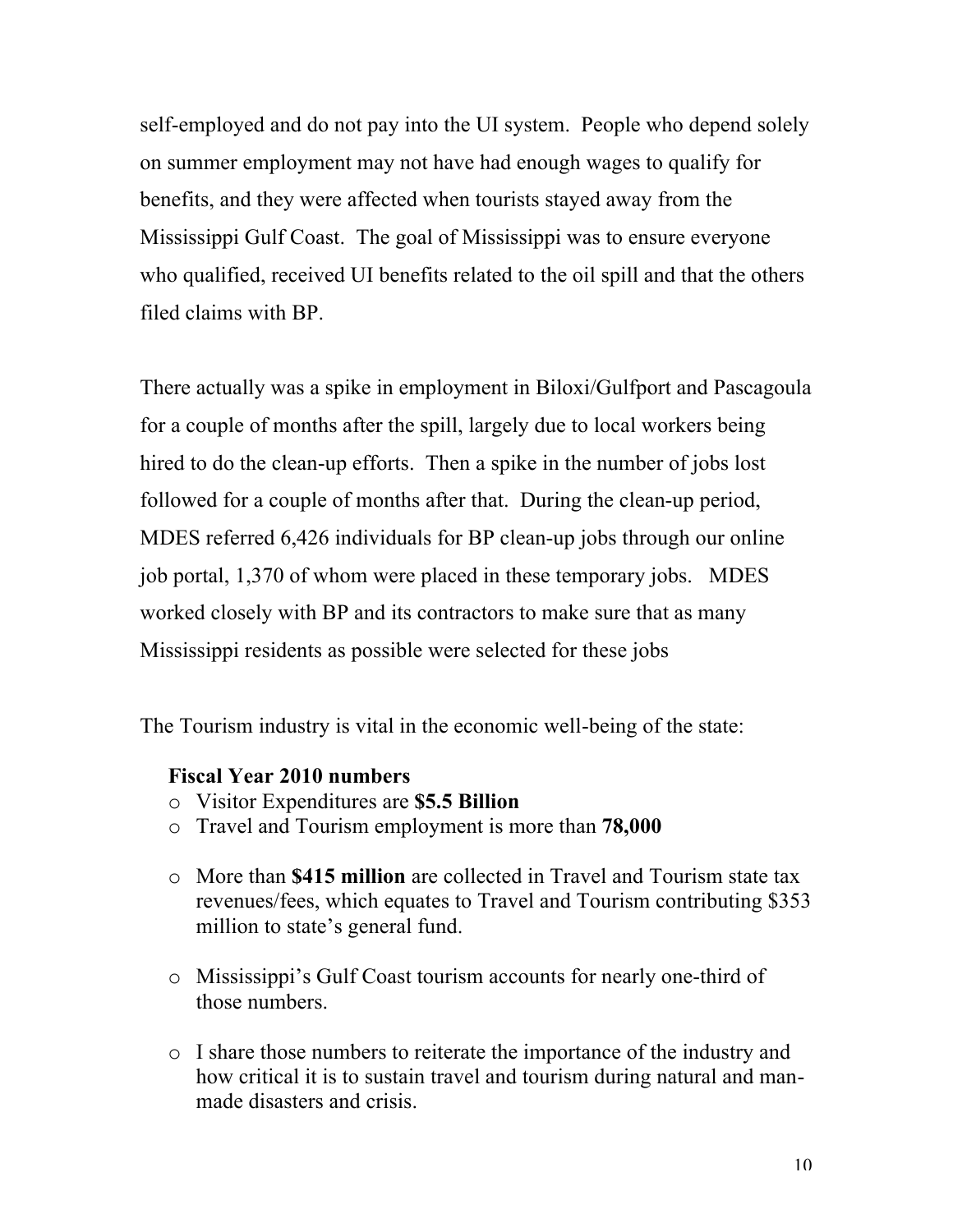The Mississippi Coast was negatively impacted economically particularly right at our key summer season 2010. There are certain industry sectors and tourism employees such as charter fishing, beach related vendors, the seafood industry and water-related businesses (like Captain Skermetta's – Ship Island Excursions) that took the brunt of the oil spill disaster's effect on tourism and have been hurt economically worse than other industry sectors.

The overall tourism numbers have been better than we initially feared they would be because of the oil spill. Reality though is – the question is – what would the numbers have been if we hadn't had this disaster. The first quarter of 2010 indicated a promising comeback. We don't know that we will ever be able to quantify what would have been.

In order to combat the loss of visitors, the Visit Mississippi Coast campaign, funded by BP, was a multi-platform integrated campaign that provided many different components to share with the consumer the diversity of the travel experiences offered on the Mississippi Gulf Coast. It was the goal of the campaign to highlight from one end of the Coast to the other the many offerings from gaming, golf, shopping, dining, entertainment and cultural heritage attractions. The Mississippi Coast has this diversity and isn't solely dependent on the beach vacationer who wants to spend four-to-six days focused on beach activities.

We are approaching the summer season with a bit of uncertainty because of lingering negative perceptions of the spill, rising gas prices and now the